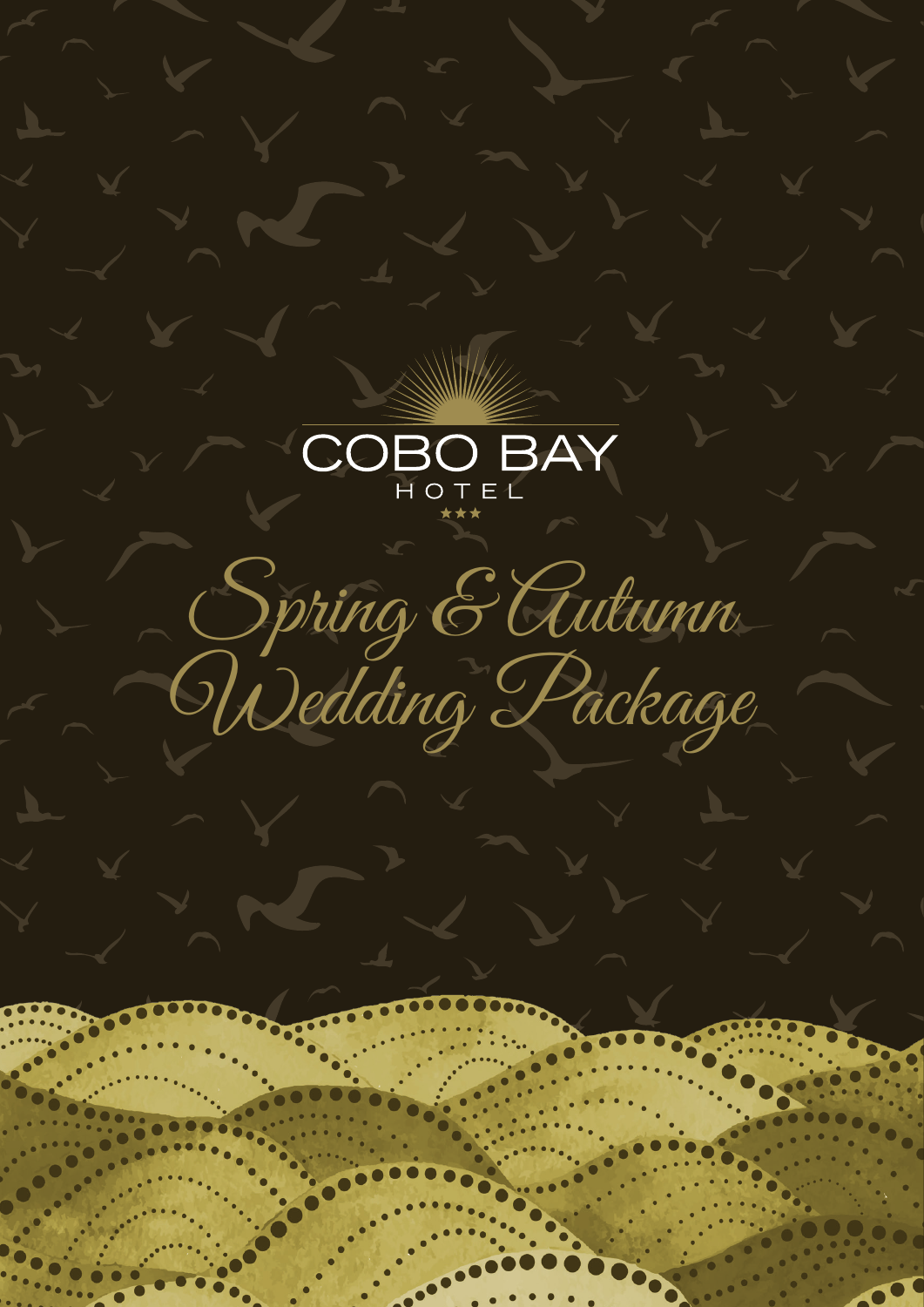

Spring & Autumn Wedding Package

Available on selected dates March – May & September – December 2022 & 2023

# *From £69.95 Per Person – Minimum 50 People*

**Red Carpet on Arrival Exclusive use of our Events Suite A Selection of Homemade Canapés Carvery Buffet Half a Bottle of House Wine Per Person A Glass of Prosecco for the Toast Dessert Buffet**

Additional courses may be added for a supplement.

Additional guests between the ages of 13 and 18 will be charged at £45 per person.

> Additional guests aged 12 and under will be charged at £39.95 per person.

Overnight rates from £75 per room per night including full English breakfast.

*Subject to availability and time restrictions. Terms and conditions apply. Prices are subject to change.*

 $GF = Gluten-Free \mid GFA = Gluten-Free \text{Option} \text{ Available} \mid V = Vegetarian \mid VE = Vegan$  $*$  = Vegetarian, Vegan Option Available. Some dishes may contain unpasteurized cheeses, traces of nuts and other allergens. Please notify us of any special dietary requirements.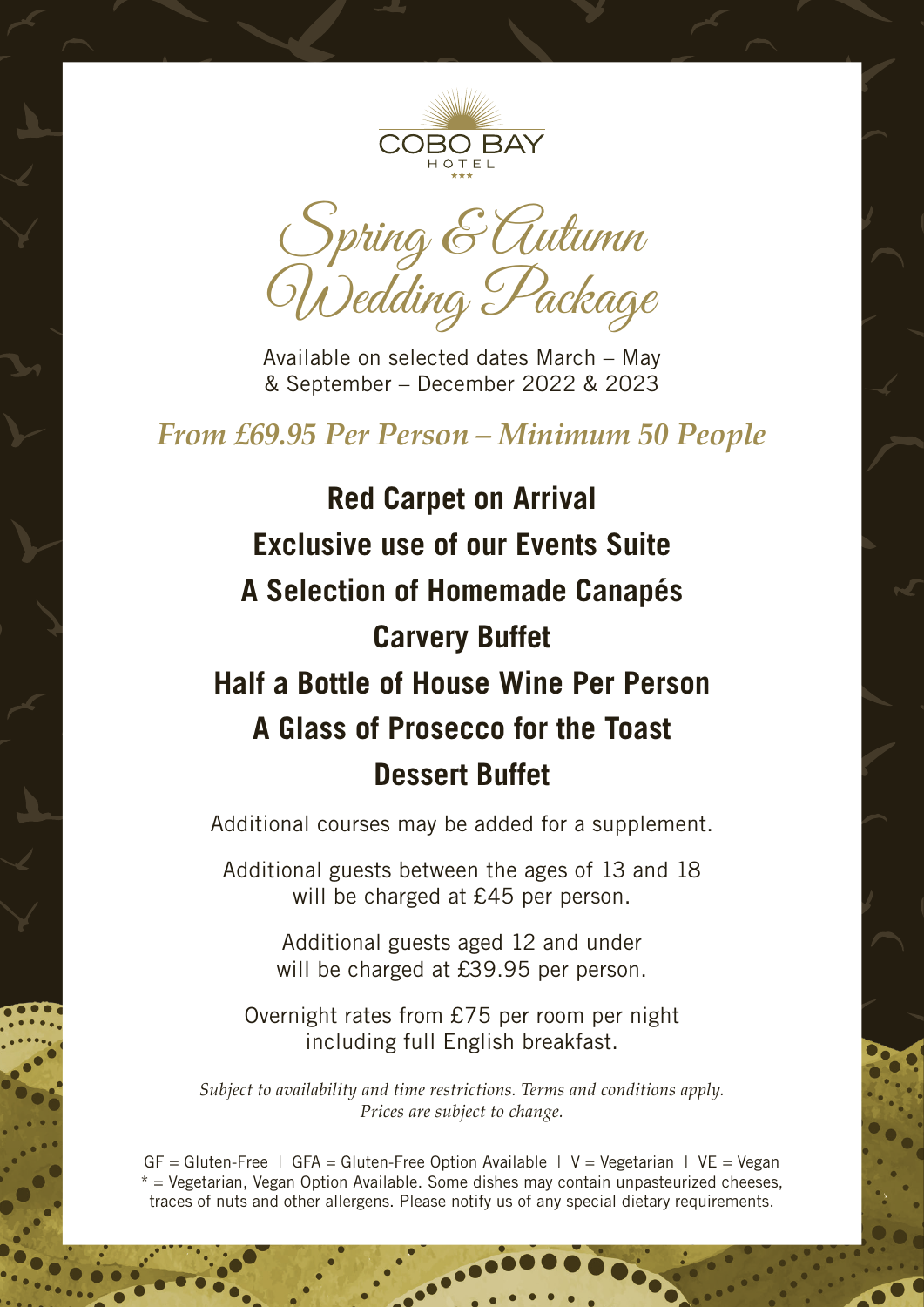

Canapés

*Please select 3 of the options listed below. We recommend choosing 1 item from each section.*

Meat & Poultry

**Mini Croque Monsieurs (GFA) Teriyaki Chicken Skewers Salami Wrapped Cornichons & Cream Cheese Parma Ham & Tomato Bruschetta, Balsamic Glaze\* (GFA) Duck Spring Rolls, Honey & Soy Dip\***

Seafood & Shellfish

**Smoked Salmon Blinis (GFA) Seafood & Shellfish Croquettes, Sweet Chili Sauce (GFA) Homemade Fish Goujons, Tartar Sauce (GFA) Mini Smoked Haddock & Leek Quiche (GFA) Tempura King Prawns, Sweet & Sour Dip\* Quenelles of Crab Mayonnaise on Baby Gem\* (GF)**

Vegetarian & Vegan

**Roasted Mediterranean Vegetable Brochettes, Warm Pesto (GF) Mature Cheddar Cheese and Onion Quiche, Sun Dried Tomato (GFA) Deep Fried Breaded Mushrooms, Garlic Mayonnaise Tempura Fried Vegetable Bites, Spiced Mango & Onion Chutney Mini Butternut Squash & Sage Tartlet (GFA) Garden Pea & Broad Bean 'Scotch Egg' (GFA)**

*\*60p Supplement Applicable.*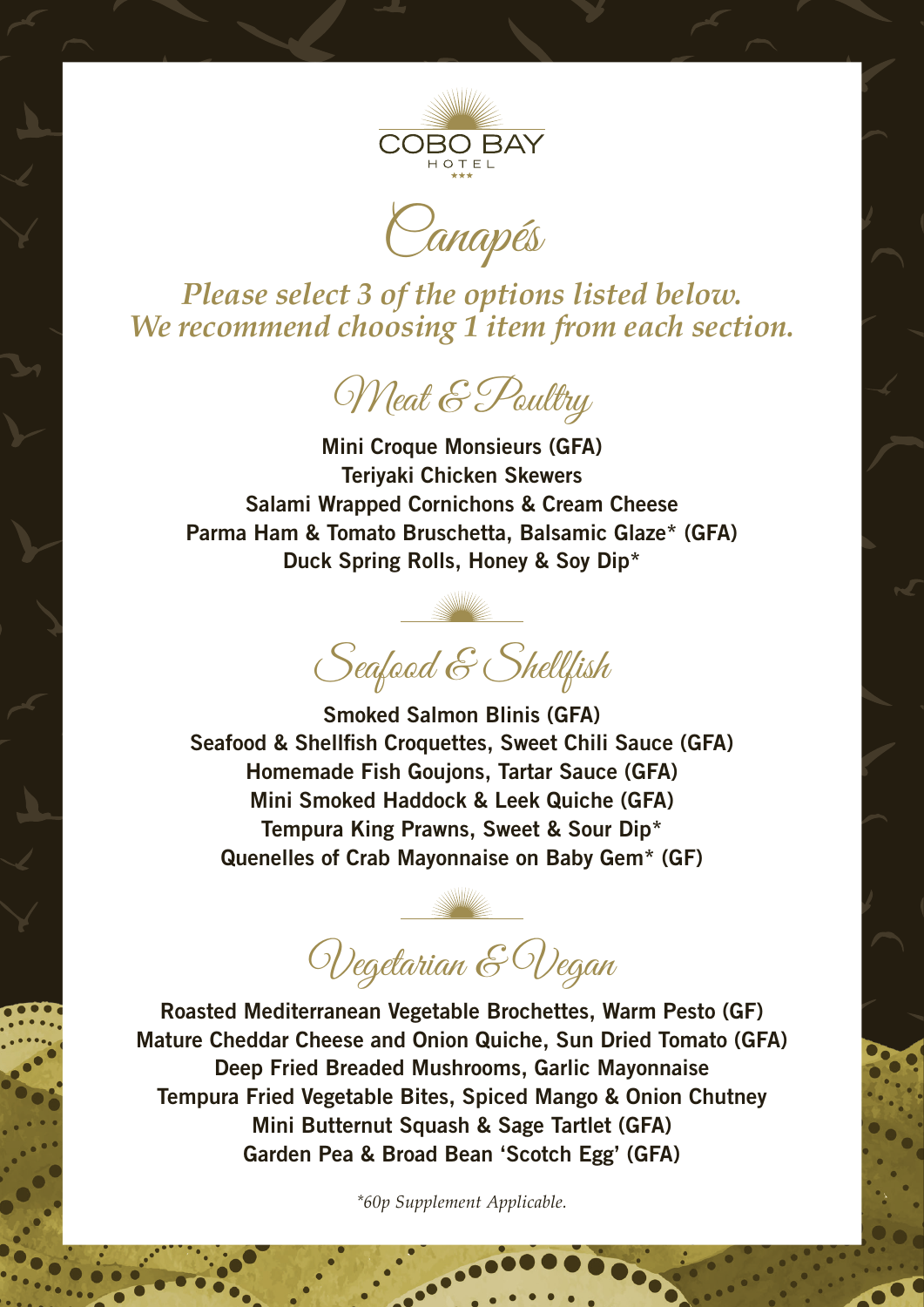

Carvery Buffet

**Prime Sirloin of Beef (GF) Honey Roasted Gammon (GF) Roast Norfolk Turkey (GF) Roasted Butternut Squash, Beetroot, Spinach & Potato Roulade (VE)(GF) Mediterranean Vegetable Pasta Salad (VE) Homemade Tuna & Spring Onion Mayonnaise (GF) Herb Buttered New Potatoes (V\*)(GF) Pickled Beetroot and Feta Cheese Salad (V\*)(GF) Tomato & Onion Vinaigrette (VE)(GF) Mixed Leaf Salad (VE)(GF) Homemade Coleslaw (VE)(GF) Petit Pains with Guernsey Butter (V\*)(GFA)**

**Add a Whole Scottish Salmon with Shell-on Prawns (GF): £6.95 Per Person**

Dessert Buffet

# *Please select 3 of the following options:*

**Lemon & Lime Cheesecake (GFA) Homemade Meringues with Chantilly Cream & Raspberry Coulis (GF) Salted Caramel Custard Pie Belgian Chocolate Coated Profiteroles with Guernsey Cream Glazed Citrus Tart\* Blueberry & Vanilla Panna Cotta\* (GF) Baked New York Cheesecake with Black Cherry Compote (GFA) Upside Down Pineapple Cake Fresh Strawberries with Guernsey Cream\* (GF) (£2pp Supplement) Cheese Trio (GFA) (£2pp Supplement)** Mature Cheddar, Brie & Stilton with Celery, Chutney, Grapes & Water Biscuits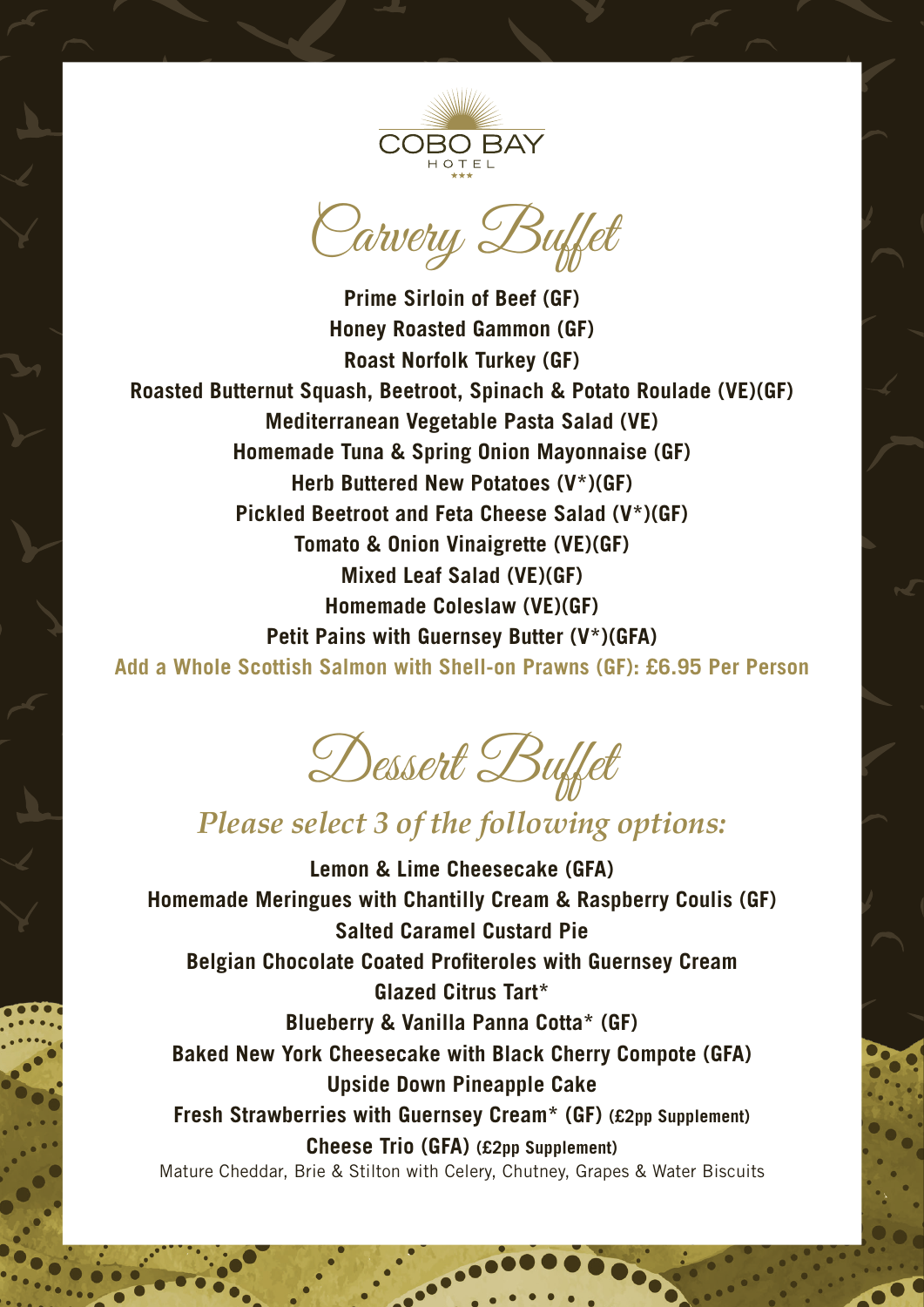

House Wine Selection

## **White Wines: French Sauvignon Blanc or Italian Pinot Grigio Rosé Wines: Californian White Zinfandel or Italian Pinot Grigio Rosé Red Wines: French Merlot or Argentine Malbec**

*A wide range of alternative Wines are available for a supplement. Please ask for more information.*

Terms & Conditions

## **Deposit & Confirmation**

Confirmation of your wedding date will only be accepted in writing along with a non-refundable deposit of £250 and a signed copy of our full terms & conditions.

A provisional reservation will be held for a maximum of 14 days, after which point it shall be automatically released. Should Cobo Bay Hotel receive another enquiry for an event on the same date then the client may be requested to confirm a provisional reservation sooner.

### **Final Numbers and Payment**

Final numbers must be confirmed at least 14 days prior to the wedding date, at which point the full balance of the agreed contract will be due. Any extras and drinks accounts are to be settled within 14 days of the wedding. Valid credit card details are required to act as a guarantee.

#### **Important Information**

The package and price is based upon a minimum of 50 adults. Cobo Bay Hotel reserves the right to vary the menu, wines and any other goods or services in the event of unavailability. Any entertainment must be pre-authorised in writing by the hotel and noise levels will be closely monitored. Live acts must finish by 11.30pm and discos by midnight. Last orders for non-residents are at 12.30am in accordance with our licence. Any damage caused to hotel property will be quoted for repair and added to the final balance. Other events may occur on the same day, including the possibility of another private function. It is not hotel policy to permit corkage or outside catering.

Further detailed terms and conditions apply. Signed copies are required to confirm a booking.